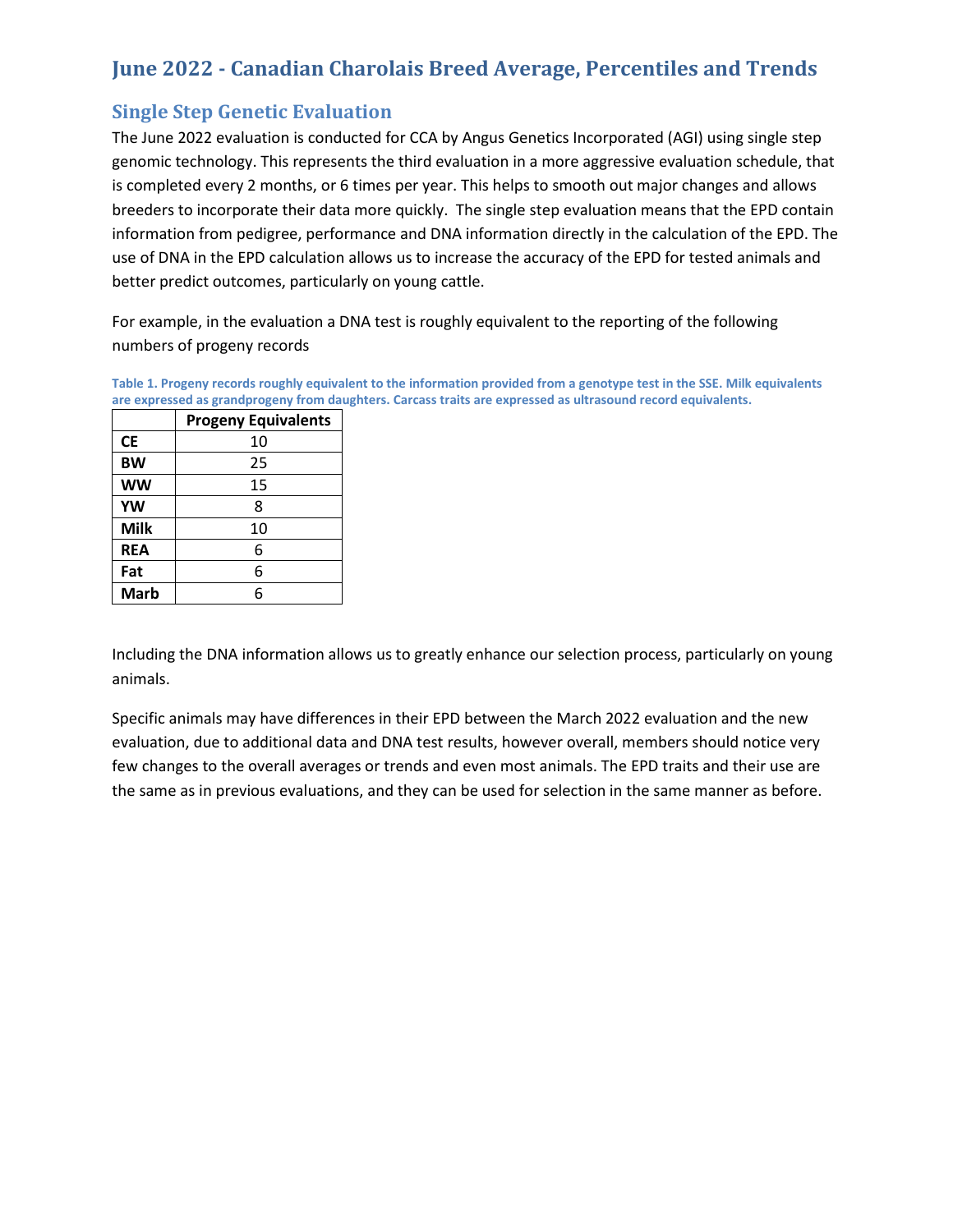## **June 2022 - Canadian Charolais Breed Average, Percentiles and Trends Breed Average EPD**

|                | <b>BW</b> | <b>WW</b> | <b>YW</b> | <b>MILK</b> | <b>TM</b> | <b>CE</b> | <b>CW</b> | <b>REA</b>  | Fat  |      | <b>Marb</b> |
|----------------|-----------|-----------|-----------|-------------|-----------|-----------|-----------|-------------|------|------|-------------|
| <b>Current</b> | 0.6       | 45.0      | 86.6      | 21.1        | 43.6      | 5.9       | 17.5      | 0.45        | 0.65 | 1.04 | 0.22        |
| <b>Sires</b>   | 0.5       |           | 44.8 86.0 | $21.1$      | 43.5      | 5.8       | 17.1      | $0.45$ 0.63 |      | 1.04 | 0.21        |
| <b>Dams</b>    | 1.2       | 43.0 l    | 82.6      | 21.0        | 42.5      | 4.6       | 17.0      | 0.43        | 0.41 | 1.03 | 0.12        |

Current – all calves born in the last 2 years (2021 - 2022)

Sires – all sires with a calf reported in the last 2 years

Dams – all dams with a calf reported in the last 2 years

#### **Percentile**

| Pctl           | <b>BW</b> | <b>WW</b> | YW    | <b>MILK</b> | <b>TM</b> | <b>CE</b> | <b>CWT</b> | <b>REA</b> | <b>FAT</b> | <b>LY</b> | <b>MARB</b> |
|----------------|-----------|-----------|-------|-------------|-----------|-----------|------------|------------|------------|-----------|-------------|
| <b>Avg</b>     | 0.6       | 45.0      | 86.6  | 21.1        | 43.6      | 5.9       | 17.5       | 0.45       | 0.65       | 1.04      | 0.22        |
| Min            | $-10.6$   | $-3.0$    | 5.5   | $-1.6$      | 15.2      | $-14.4$   | $-18.0$    | $-0.32$    | $-1.67$    | $-0.23$   | $-2.23$     |
| Max            | 12.9      | 80.1      | 143.8 | 38.4        | 66.0      | 19.3      | 44.0       | 1.33       | 3.69       | 2.56      | 2.97        |
| SD             | 2.34      | 7.67      | 14.20 | 4.03        | 4.87      | 3.99      | 6.44       | 0.137      | 0.554      | 0.252     | 0.501       |
| $\mathbf{1}$   | $-5.4$    | 64.2      | 121.2 | 30.3        | 55.4      | 15.0      | 33.0       | 0.83       | $-0.78$    | 1.70      | 1.52        |
| $\overline{2}$ | $-4.6$    | 61.7      | 117.0 | 29.3        | 53.8      | 14.1      | 31.0       | 0.76       | $-0.60$    | 1.61      | 1.32        |
| 3              | $-4.1$    | 60.2      | 114.4 | 28.6        | 52.9      | 13.3      | 30.0       | 0.72       | $-0.47$    | 1.54      | 1.21        |
| 4              | $-3.7$    | 59.0      | 112.3 | 28.0        | 52.2      | 12.8      | 29.0       | 0.69       | $-0.37$    | 1.50      | 1.14        |
| 5              | $-3.4$    | 57.9      | 110.7 | 27.6        | 51.7      | 12.4      | 28.0       | 0.67       | $-0.30$    | 1.46      | 1.08        |
| 10             | $-2.4$    | 54.8      | 105.1 | 26.2        | 49.8      | 11.0      | 26.0       | 0.61       | $-0.04$    | 1.35      | 0.86        |
| 15             | $-1.8$    | 52.7      | 101.3 | 25.3        | 48.5      | 10.0      | 24.0       | 0.57       | 0.09       | 1.29      | 0.73        |
| 20             | $-1.2$    | 51.1      | 98.4  | 24.5        | 47.6      | 9.2       | 23.0       | 0.54       | 0.21       | 1.24      | 0.61        |
| 25             | $-0.8$    | 49.8      | 95.9  | 23.9        | 46.8      | 8.5       | 22.0       | 0.52       | 0.29       | 1.20      | 0.52        |
| 30             | $-0.5$    | 48.6      | 93.6  | 23.3        | 46.0      | 7.9       | 21.0       | 0.50       | 0.37       | 1.16      | 0.44        |
| 35             | $-0.1$    | 47.5      | 91.6  | 22.7        | 45.4      | 7.4       | 20.0       | 0.48       | 0.44       | 1.13      | 0.37        |
| 40             | 0.2       | 46.5      | 89.7  | 22.2        | 44.7      | 6.8       | 19.0       | 0.46       | 0.52       | 1.09      | 0.31        |
| 45             | 0.5       | 45.6      | 87.9  | 21.7        | 44.1      | 6.3       | 18.0       | 0.45       | 0.59       | 1.06      | 0.25        |
| 50             | 0.7       | 44.6      | 86.1  | 21.2        | 43.5      | 5.9       | 17.0       | 0.43       | 0.67       | 1.04      | 0.19        |
| 55             | 1.0       | 43.7      | 84.4  | 20.7        | 42.9      | 5.4       | 17.0       | 0.42       | 0.72       | 1.01      | 0.14        |
| 60             | 1.3       | 42.8      | 82.7  | 20.2        | 42.3      | 4.9       | 16.0       | 0.40       | 0.80       | 0.98      | 0.08        |
| 65             | 1.6       | 41.8      | 80.9  | 19.7        | 41.7      | 4.3       | 15.0       | 0.39       | 0.87       | 0.95      | 0.02        |
| 70             | 1.9       | 40.9      | 79.0  | 19.1        | 41.0      | 3.8       | 14.0       | 0.37       | 0.95       | 0.92      | $-0.05$     |
| 75             | 2.2       | 39.8      | 77.0  | 18.5        | 40.4      | 3.2       | 13.0       | 0.36       | 1.03       | 0.88      | $-0.12$     |
| 80             | 2.5       | 38.6      | 74.9  | 17.9        | 39.6      | 2.6       | 12.0       | 0.34       | 1.10       | 0.85      | $-0.19$     |
| 85             | 2.9       | 37.3      | 72.3  | 17.1        | 38.7      | 1.9       | 11.0       | 0.31       | 1.20       | 0.80      | $-0.28$     |
| 90             | 3.4       | 35.6      | 69.1  | 16.0        | 37.5      | 0.9       | 10.0       | 0.28       | 1.33       | 0.74      | $-0.39$     |
| 95             | 4.2       | 33.0      | 64.3  | 14.6        | 35.8      | $-0.7$    | 7.0        | 0.24       | 1.51       | 0.65      | $-0.55$     |
| 100            | 12.9      | $-3.0$    | 5.5   | $-1.6$      | 15.2      | $-14.4$   | $-18.0$    | $-0.32$    | 3.69       | $-0.23$   | $-2.23$     |
| N              | 36904     | 36904     | 36904 | 36904       | 36904     | 32477     | 36904      | 36904      | 36904      | 36904     | 36904       |

Percentiles are based on Current Calves – all calves born in the last 2 years (2021 – 2022)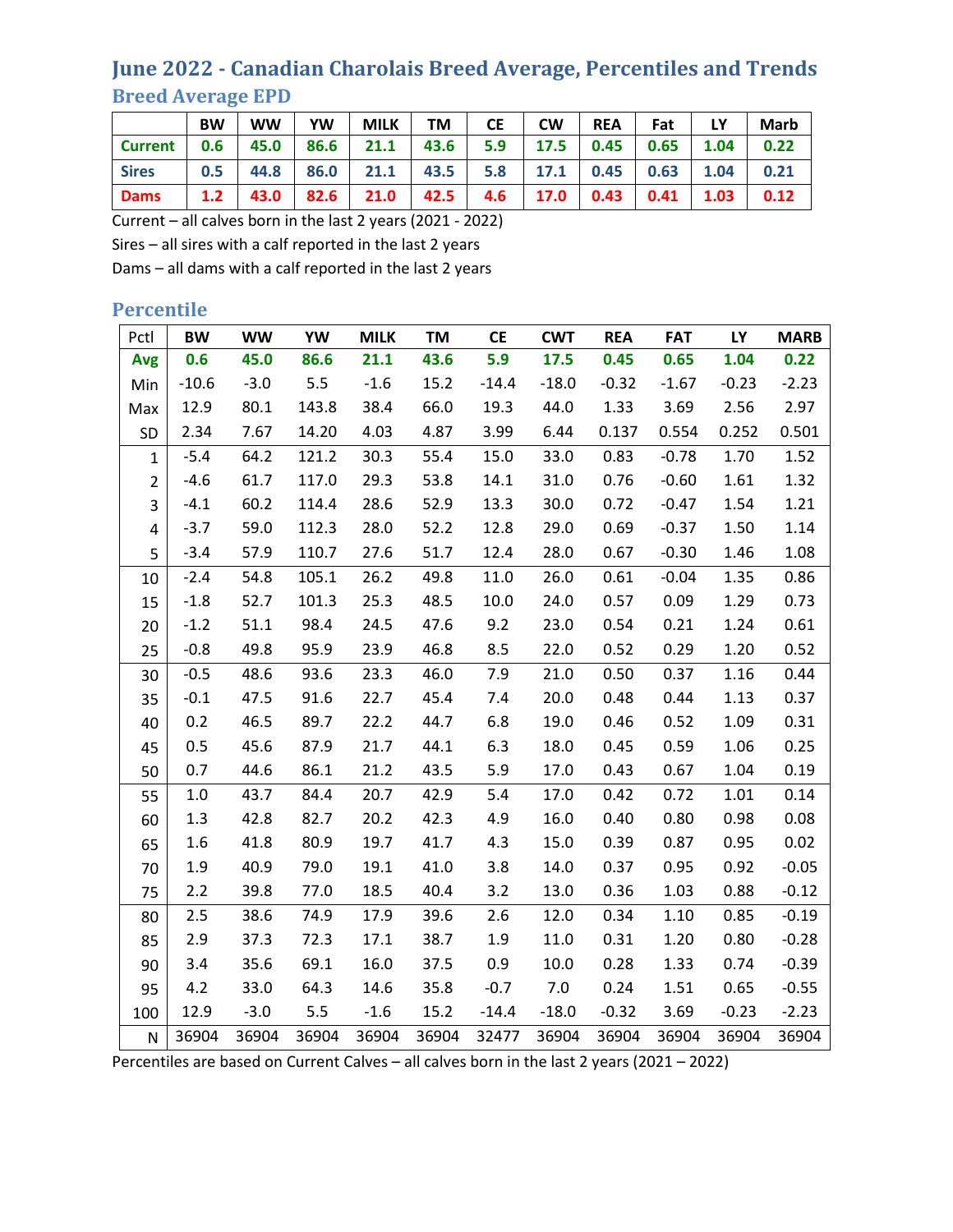